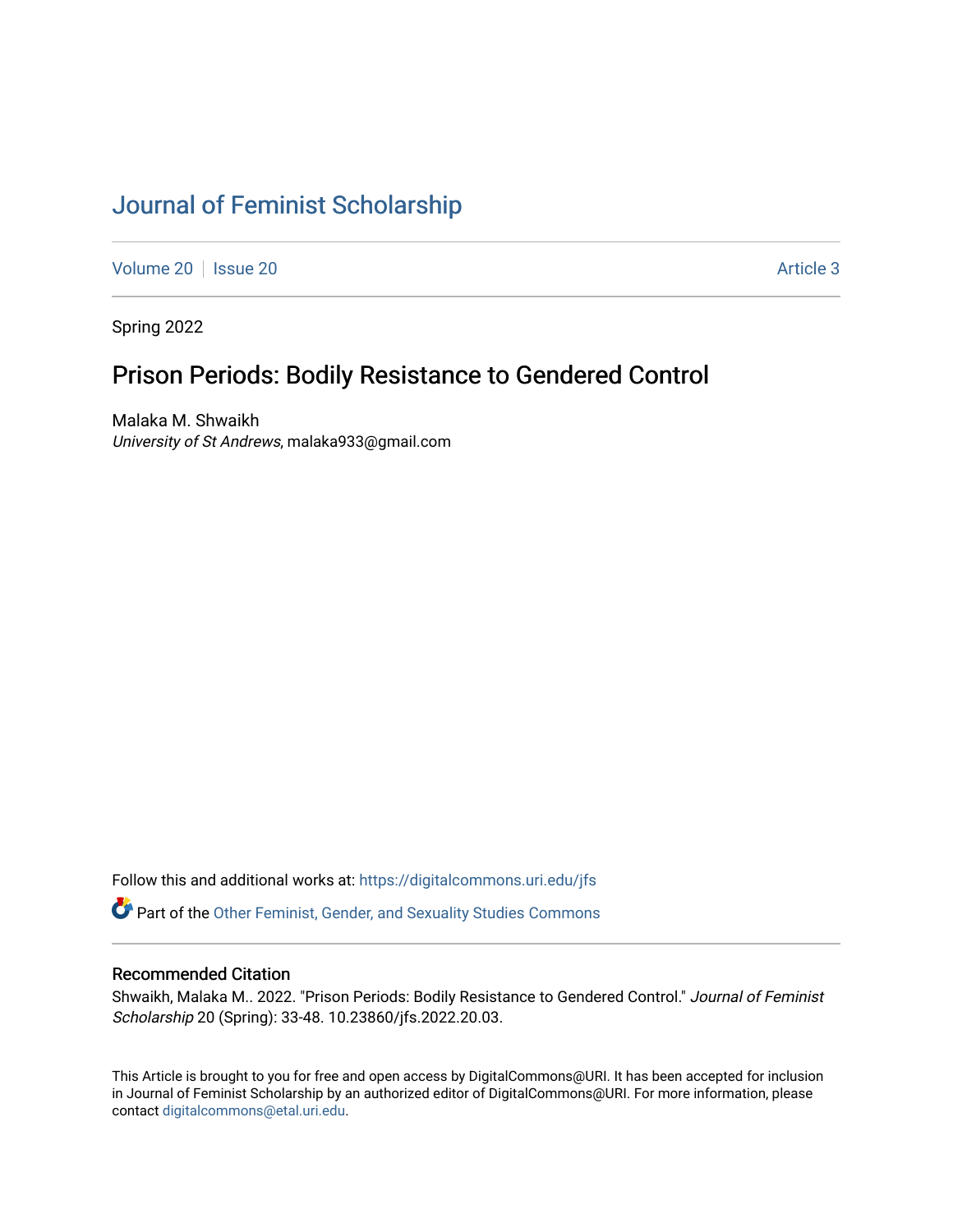# **Prison Periods: Bodily Resistance to Gendered Control**

# Malaka M. Shwaikh**,** University of St. Andrews

**Abstract:** Prisons are places of power and resistance. This article is based on original research material derived from Arabic, English, and Hebrew sources, including interviews with menstruating prisoners from Palestine, Northern Ireland, England, and the United States. I document and translate stories, including those of minors who had their first periods behind bars. I then show how several global prison structures fail to provide minimum support, from offering adequate sanitary products to accessing toilets and showers. I also ask what the menstruating body—and its treatment by prison guards and by prisoners—enables us to understand about the gendered realities of detention, and about the possibilities of resistance to those realities. The article argues that masculinization by the prison authorities through mechanisms of shaming and embarrassing of prisoners on periods is a crucial component of gendered control over bodies and spirits in detention. I examine the prison journey from interrogation rooms, court spaces, and prison cells, to the use of prison vehicles to transport prisoners between prisons and to/from courts, and "health care" spaces. I have structured the article around this spatialization to emphasize how gendered control goes beyond one space, and how all spaces illuminate different aspects of gendered control and masculinization. A key contribution in this article can be put as follows: while prisons use menstruation to consolidate gendered control over prisoners' bodies, prisoners use those same bodies to resist such control not only of the prison authorities in question but also of detention more broadly. I conclude by making a case for prison abolition, paying particular attention to the nuances of prisons in settings of ongoing coloniality and authoritarianism.

## **Keywords**: Prison, menstruation, period, resistance, culture

#### Copyright by Malaka M. Shwaikh

This article contributes to research and conversation about menstruation in society broadly and in carceral spaces specifically. It shows how the spatialization of gendered control in prison takes place in prison cells, interrogation rooms, court spaces, transport vehicles, and "health care"<sup>1</sup> facilities. It is structured around this spatialization to emphasize how gendered control goes beyond one space, and how all prison spaces illuminate different aspects of control. In these spaces, I bring attention to connected issues related to menstruating through centring the voices of prisoners in a sampling of countries and situations, starting from Palestinian prisoners in Israeli prisons to Irish, English, and American contexts. Menstruating prisoners constitute the general theme of this research and are of particular interest given their experience in resisting the imposed oppressive power dynamics and authority*.* I weave their narratives together to demonstrate that the way periods are handled in prisons is not only gendered and controlled but also the focus of resistance.

I am centring the voices of menstruating prisoners in particular, rather than the voices of prison guards, security officers, and others who enforce power within prisons. Power shall not be studied from the centre only (centre here refers to the oppressors' viewpoint), as this ignores the multiplicity of power relations in society and how these contentious relations work. In other words, instead of examining power from the perspective of those holding it, this article is about the subject (menstruating prisoners)<sup>2</sup> and about their prison experience. I do not mean that prisoners are completely powerless, and I will, in fact, shed light on the power of resistance through bodies, but in the prison setting, prisoners do not often hold the formal/official power that guards, security officers, and other prison authorities have. Prison authorities tend to decide when prisoners may live or must die, through controlling when and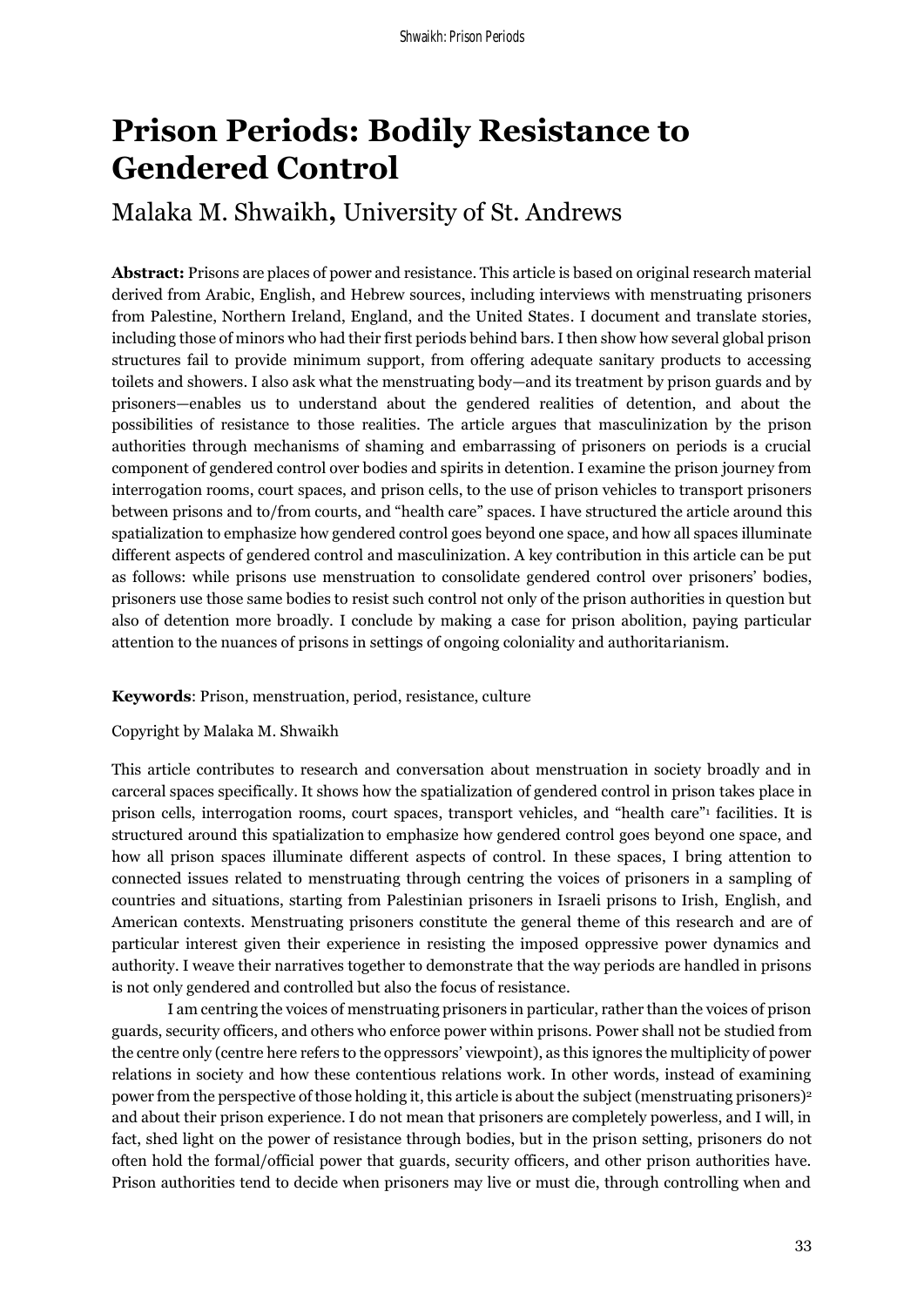what they eat, drink, or sleep (what Achille Mbembé (2003) has termed "necropolitics"). Examining power from the perspective of menstruating prisoners is useful for understanding how their resistance comes to be constructed by the oppressive power enforced on them.

The article treats menstruating prisoners as active agents who embark on bodily resistance against various forms of oppression. It also shows how bodily resistance to prison gendered control is connected to menstruation. I use the term "bodily resistance" here to refer to the use of the body to resist injustice—often as a last resort after all other mechanisms of resistance fail menstruating prisoners (Shwaikh 2020). This resistance takes place in different forms, including using all that is available in prison cells as alternatives to sanitary pads, including undershirts and blankets. Prisoners smuggle in pads, refusing to allow their captors to see them bleed. They also transform materials they receive from prison authorities into something more useful for their needs. For example, American prisoner Kimberly Haven (2020) learnt how to make her own tampons out of the poor menstrual products she was "given" while incarcerated. As was the case during the 1980s in Armagh jail (Northern Ireland), women also smeared their cells with menstrual blood as a form of protest. Part of this resistance is to also challenge prison "etiquettes" that prefer to hide all references to menstrual blood and instead make menstrual blood visible in prison.

I draw on narratives of incarcerated Palestinians in Israeli prisons. I conducted interviews with Palestinian women prisoners and complemented them with written testimonies and narratives from Palestinian journalist Reem Abu al-Laban; all this work was conducted and written between 2015 and 2021. The participants are mostly cited by first letters of their names or their nationalities to protect them from retaliation from prison authorities. The sample includes young and elderly, some of whom were acquainted with me before through activism work, and some were interviewed through the snowball method, introduced to me through other interlocutors. Interviews were semi-structured, allowing for flexibility and enabling generation of further questions that came up during the conversation. I also draw my case studies from prisons in the United States of America, Northern Ireland, and England. They offer a wide and synoptic panorama of the ways in which menstruating prisoners have resisted prison control over their bodies by using those same bodies to make political statements and either normalize speaking up about periods or find alternatives to menstruating products. The case studies also show some shared themes of prison gendered control during menstruation across the world.

 Before delving into the case studies further, it is important to note that the vast literature on menstruation barely engages with menstruation in prisons/detention and, to the extent that it does, it happens within the field of criminology predominantly. I choose to connect menstruation in prisons to gender, space, and culture because such literature on menstruation rarely explicitly engages with prisons, so there is a value in bringing these bodies of knowledge together in a cross-disciplinary form and to build on knowledge that already exists in other fields. To do this, I rely on a growing body of primary and secondary literature that collects, categorizes, and analyses menstruation, including the works of Reem Abu al-Laban (2016) on the experience of Palestinian women in Israeli prisons and Theresa O'Keefe's work (2006) on menstruation in Armagh jail. What all these works show is how there are prison "etiquettes" that may push menstruating prisoners to keep all conversations about periods secretive, demonstrating how prisons echo broader shaming patterns in society.

#### **Gendered Control In and Outside Prisons**

Menstruation remains a taboo in and outside prisons. Outside prisons, societal cultures ensure that commercials avoid using words such as blood or period and replace them with words to describe the effectiveness of menstruation products. In the same commercials, the blood's red colour is replaced with blue liquid (Houppert 1999). Menstruation is also discussed behind closed doors, and the societal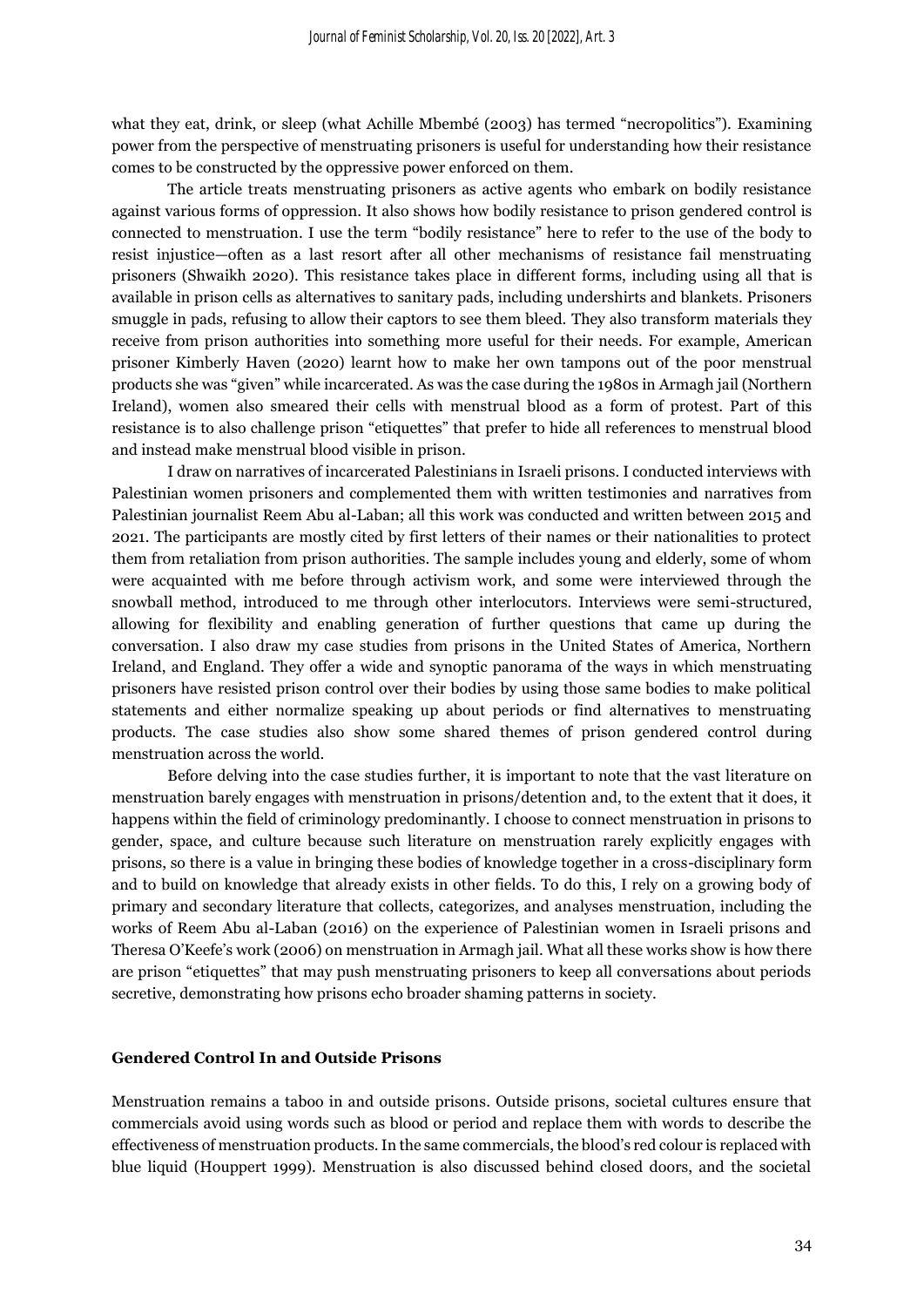sensitivity of such topics only "increases the difficulty and mental pressure already thrust upon these women" (Badarni 2013, 17). Importantly, the "taboo" attached to menstruation is not exclusive to any particular society, but in reality, and throughout history, menstruation has always been a "taboo" subject (Laws 1990). Menstruating women have been socially and physically isolated and prohibited from preparing food (Hays 1972; Weideger 1975; Martin 1989; Kowalski and Chapple 2000). Even in an era when "sex and sexuality are not the taboo topic they once were, menstruation remains closeted" (O'Keefe 2006, 537).

Prisoners have reflected on how these broader sociocultural taboos around menstruation transcend and pre-date their imprisonment. As former Irish Republican prisoner Brenda Murphy (1989) explains, "In Ireland you do not speak about your period. You do not even mention the word. My mother hardly ever mentioned it to us and we were a family of eight girls and one boy. You get your period, but you just do not talk about it. It is taboo" (226). In another context, Murphy narrates the case of a young woman who got her period between interrogation shifts that followed her arrest. She was forced to talk about it to a male officer, "I have my period," she said. "I need some sanitary napkins and a wash." The officer looked at her with disgust and said, "Have you no shame? I have been married twenty years and my wife would not mention things like that" (226-27). What is intriguing in the Irish case is that even Republican men did not speak about mistreatment of menstruating prisoners. In her work, Begoña Aretaxaga (1995) shared this recollection of Mary, a middle-aged Republican woman,

I remember one rally in which a girl released from Armagh spoke about what it was for them during their periods. It was very hard for her to talk about menstruation, to say that even during that time they could not get a change of clothes, could not get washed. And some people, including Republican men, were saying "How can she talk about that?" They did not want to hear that women were being mistreated in Armagh jail during their menstruation. And so, the Republican movement did not talk about it. They only talked about the men, but did not want to hear about girls. Some people just could not cope with that.  $(140)$ 

A further account by former Republican prisoner Maureen Gibson shows that communities outside prisons did not necessarily comprehend how difficult it is to have periods in prisons and the further feelings of isolation Republican women felt (in Aretaxaga 1995, 185). In both accounts, women share a sense of betrayal by their own communities. This betrayal is partly a result of how menstruation is covered with shame and embarrassment in society. Today, it continues to be surrounded with taboos and myths, often used to exclude women from many spaces and aspects of socio-cultural and political life.

In prisons, menstruation is that time when women have to look for the nearly impossible to find sanitary products and to have access to showers and toilets. There are no legal universal frameworks that oblige prisons to provide menstrual products. In the United States, for example, thirtyeight states have no law requiring the provision of such products to prisoners (American Civil Liberties Union report 2019). Even when provided, prisons are spaces where menstrual products are often "rationed, restricted, traded, or used by guards in power games" (Bobel and Breanne 2020, 1008). Not only is there a shortage of sanitary products but also the ones provided are inadequate, tiny, of poor quality and lack adhesive. Prison authorities do not take into consideration that no two women's experiences are identical, hence they assume all women need to same number of menstrual products. The result is some incarcerated menstruators are forced "to wear these for multiple days, which can cause bacterial or fungal infections, or lead to bleeding through clothing" (Bobel and Breanne 2020, 1008). Some prisoners are also forced to make menstrual products themselves from "shreds of clothes" or stuffing "from inside their state-issued mattresses" they have access to, which comes with health consequences from "toxic shock, to infection, to infertility" (Haven 2019). In immigration enforcement system in the United States, menstruating detainees face similar dilemmas. They have to rely on the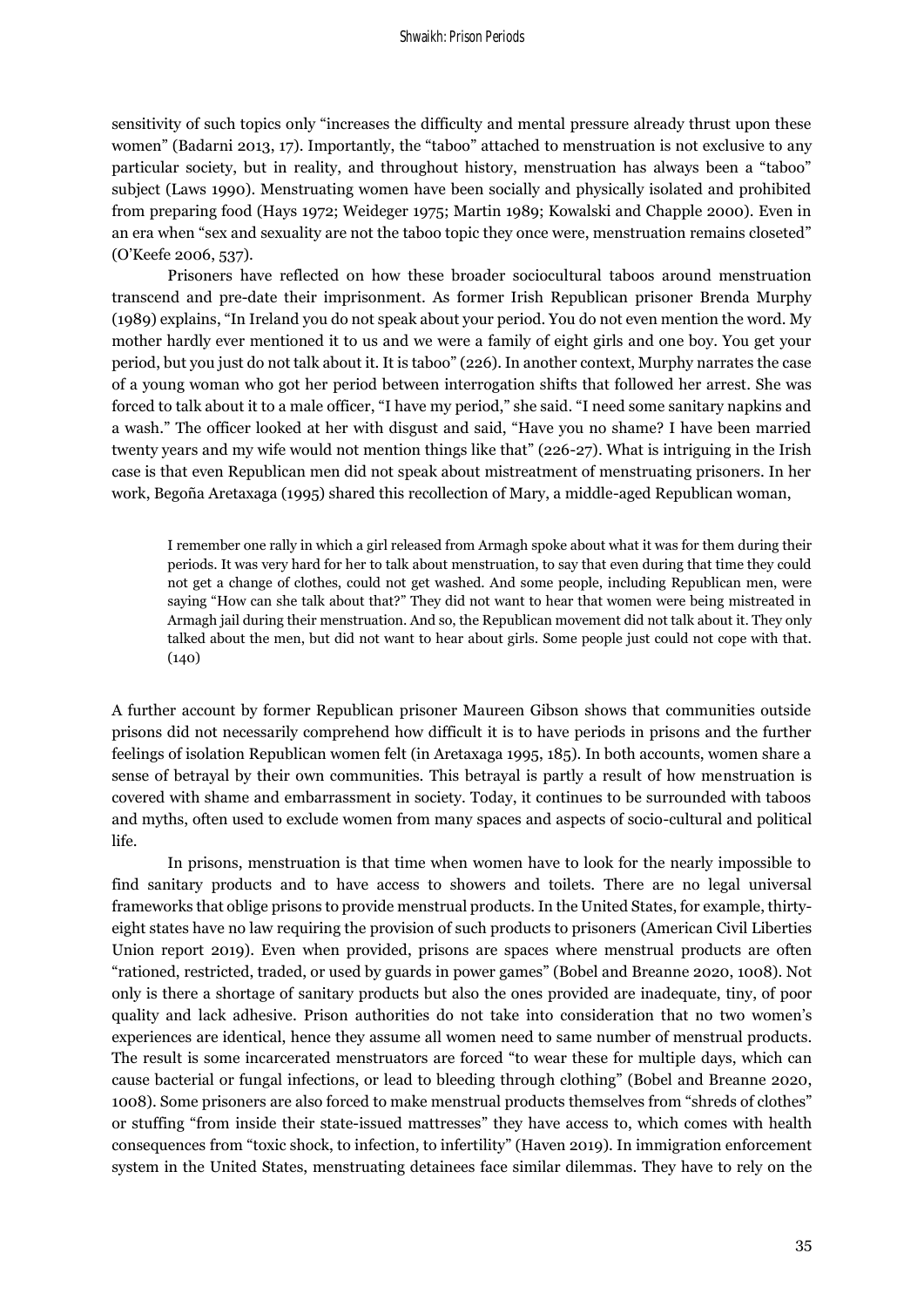immigration enforcement system to provide adequate access to menstrual facilities and products. And those immigration systems fail to deliver. Some immigration facilities may have commissaries where sanitary products may not be stocked, or a menstruator may not have access or sufficient funds to purchase those given overpriced costs (Karin and Valeria 2021, 4-5). In such contexts, and in all others when prisons try to control the entry of sanitary products or increase their costs, they try to consolidate gendered control over menstruating bodies and their needs. It is important to add here that product access alone is not enough. Rather, the problem goes deeper to include other menstrual-related needs, including toilets, waste, and medicine. Additional issues include the connection of control related to menstruation and other reproductive and health control measures such as access to birth control or pain medication, information about menstruation-related impairments like endo and PCOS, and the history of forced hysterectomies or even shackling in prisons.

In addition to gendered control, prison authorities impose masculinist disciplinary practices to enforce some forms of prison "menstrual etiquettes" that relegate all things menstrual to the private space (O'Keefe 2006, 537). From Israeli prisons to prisons in Northern Ireland, England, and the United States, jailers would not shy away from practising shaming to make women less comfortable during menstruation. They ensure a sense of embarrassment and fear for prisoners on their periods. All tampons and sanitary pads are designed to be invisible to those within prisons, and if detected, they will be used by prison authorities to shame menstruating bodies. In some contexts, like in Israeli prisons, Palestinian women prisoners on menstruation try to avoid prison authorities, fearing shaming of their mental and psychological wellbeing and the consequent exploitation of them and their bodies. This is especially the case during interrogation when prison authorities use menstruation to exert further pressure and force women to confess. It is important here to note that these prisons' gendered norms are a replica of societal gendered norms, if not worse and more violent: it continues to be shameful to be vocal about these needs in and outside prisons. A testimony of a released Palestinian woman prisoner shows just that,

I was in the middle of my period and reached an unbearable mental state—I ran out of pads and *was ashamed* to ask the prison guard for more. I did not know what language to speak to her or how. I *was* also *ashamed* because I *was uncomfortable* speaking with her about my intimate needs. (Badarni 2013, 16; emphasis added)

And this culture of shaming makes experiencing periods even harder since many prison guards are men who do not shy away from verbally and psychologically abusing menstruating prisoners. For some, the result is internalized suffering and trauma. A woman prisoner in a closed women's prison in England, expressed these feelings well when she said, "I hate it [. . .] We have to suffer in silence. You certainly do not talk about it or let people know that you are on [. . .] And you definitely do not talk about it in front of men. They would run a mile (laughs)" (Smith 2009, 6). An English woman prisoner said that if she has a particularly heavy period, the prison authorities do not want to hear about it, and "just put their heads in the sand" (ibid., 13). What stands out in the two testimonies above is that period is a word that is surrounded by taboos, and so menstruating prisoners avoid mentioning it in their interviews and when speaking with prison authorities. The testimonies also show how not only do prison officers not want to hear about periods, but they also keep sanitary supplies limited to reinforce prisoners' feelings of powerlessness. Prisons are spaces of power, and the prison authorities will do everything in their capacities to ensure prisoners remains powerless, even if this means controlling menstruating prisoners' cleanliness. In the words of ex-American prisoner Chandra Bozelko (2015), who spent more than six years at York Correctional Institution in Niantic, Connecticut, "to ask a macho guard for a tampon is humiliating. But it is more than that: it is an acknowledgment of the fact that, ultimately, the prison controls your cleanliness, your health and your feelings of self-esteem" (50). And this is how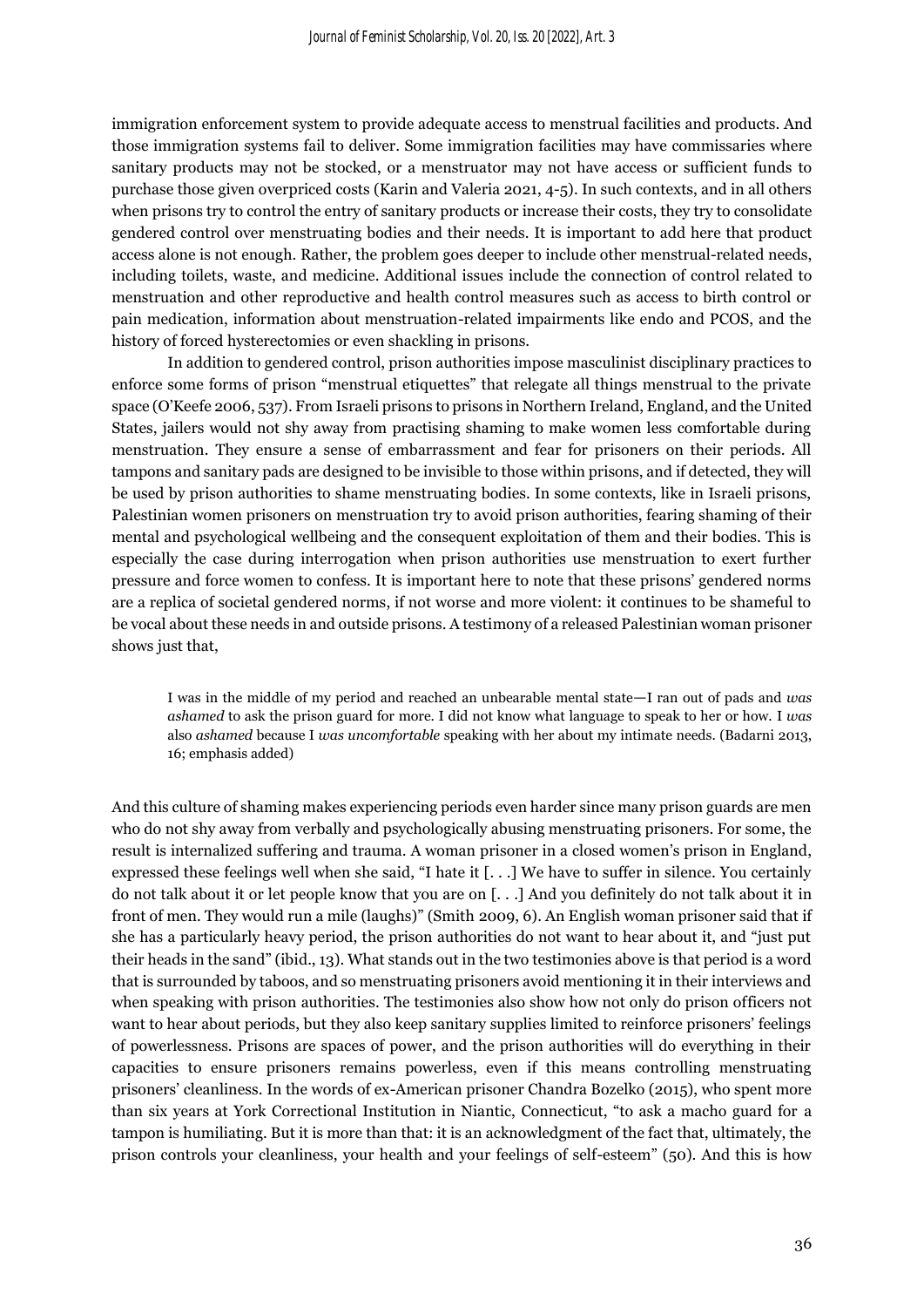menstruating prisoners, and their bodies may be humiliated to the extent that the basic intimate needs are not often met.

In the next sections, I show how prison attempts to control women's bodies through gendered violence starts as soon as women are taken from their homes to prisons. Most examples will be from Palestine unless they are noted as otherwise (from England, Northern Ireland, and the United States). This global dimension is used to note that the prison industrial complex across the world is inherently violent. In Palestine, as soon as the Israeli military forces imprison Palestinian women, whether from their homes or while in the street, at midnight or in the day, they will mostly be transferred to interrogation rooms. From interrogation rooms to court spaces, prison cells, military vehicles and "health care" areas, everything can be violated including women's bodies. This violation is not only by sexual assault but also by exploiting them during their menstruation to exert additional pressure to provide the information needed to complete the interrogation process, which often extends from several hours to weeks.

#### **1. In Interrogation Rooms<sup>3</sup>**

Women prisoners may be trapped in interrogation rooms where, in some cases, they may not even be provided with paper napkins (or other means) to prevent the leakage of blood during their periods, which may exceed the week. The violence continues as many women prisoners are not allowed to take showers or use the toilet from time to time during the interrogation period. They may be forced to complete the interrogation without changing their blood-stained clothes. E. E., whose first incarceration was in 1987 and spent fourteen years in total in Israeli prisons, was one of those prisoners, and throughout her interrogation period, she "was wearing the same clothes" as the Israeli authorities did not give her any of her other clothes. Even when she had access to water in the prison cell after she left the interrogation room, she "had to use cold water, then wear soiled clothes" (Abu al-Laban 2016, translated by Shwaikh). This only multiplied her pain. In other cases, all what is available is tissue papers. A twenty-year-old Palestinian woman (who chose to stay anonymous) recalled her experience, "I was interrogated for eight hours, and every half an hour I went to the bathroom, and I used to join my feet while sitting, and in this way, I was reducing the amount of blood coming, especially as I had put amounts of tissue paper on my underwear" (Abu al-Laban 2016, translated by Shwaikh). Similar tactics are used in interrogation rooms against women prisoners in other contexts. In her essay, Kate Smith (2009), discusses the experience of a prisoner in a women's prison in England, "I came on and I asked if I could go and change my underwear and have a wash. I was told that I could not and so I had to stay in the same dirty knickers" (12). All these stories show one thing: how shame has a color, not a name. The masculinist logic here is clear: it is not just male guards and prison officers who do this, but female prison guards and wardens are integral to reinforcing it in the prison institution. All work hand in hand to control women's bodies and their intimate needs and enforce a sense of powerlessness.

#### **2. In court spaces**

Courts are where prisoners receive a decision on how long their sentences will be, if any. For women prisoners who are minors, and especially those who are also newly imprisoned, the trauma can be more complicated than for adults, and the violence is often multiplied. While conducting this research, I came across stories in which the first menstrual cycle shocked minors in prison courts, leaving red marks on their clothes, and they were unable to deal with it. Most young Palestinian women in Israeli prisons report having "irregularity in their dates of their monthly period, apparently as a result of their precarious mental state or some hormonal imbalance in their bodies" (Badarni 2013, 7). Ehteram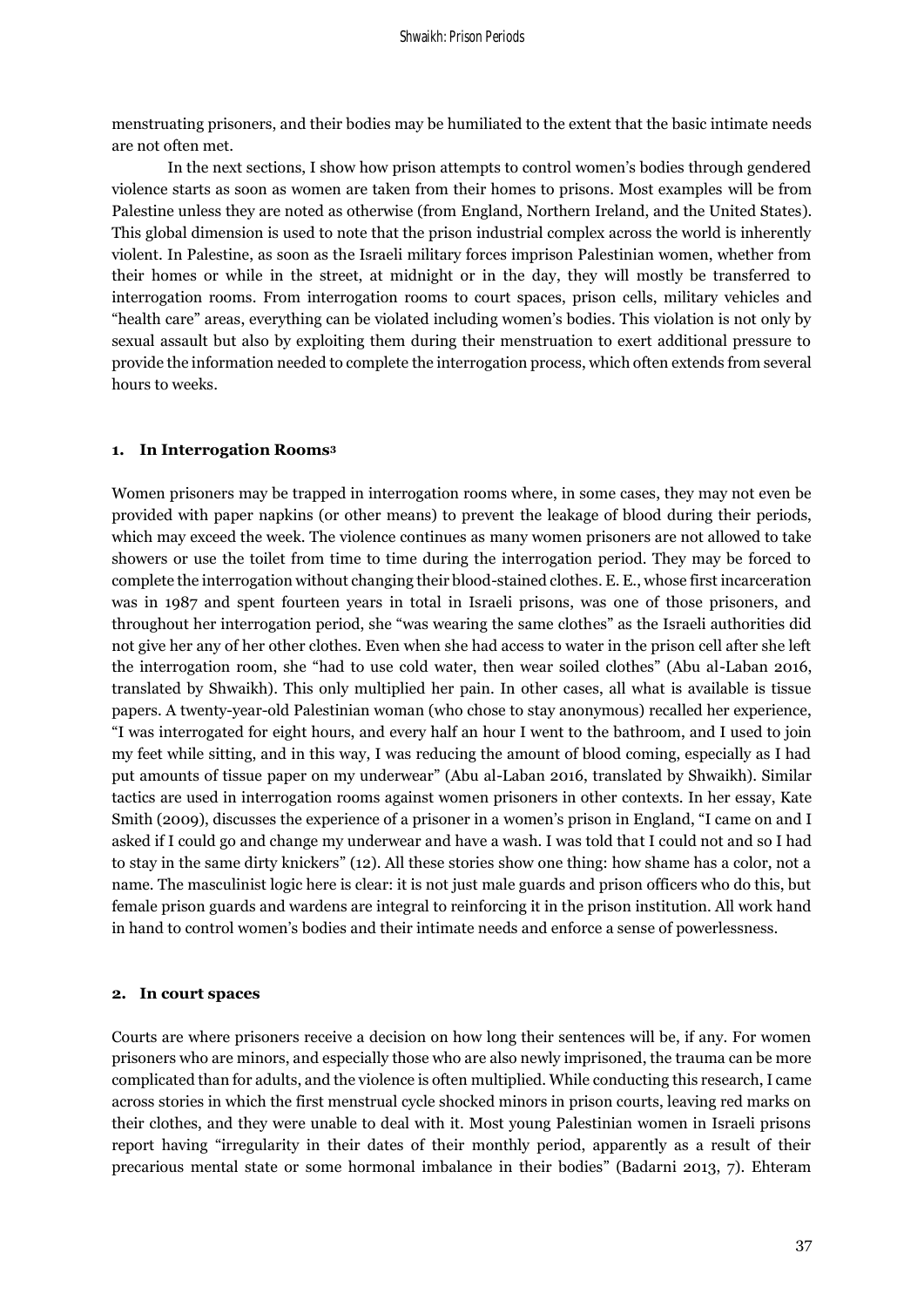Ghazzawna of Addameer Prisoner Support and Human Rights Association recorded a story of a fifteenyear-old Palestinian young woman who, sitting in a court chair, started to tremble because she got her period. When she stood up, the lawyer in charge of her defence found her clothes soiled with blood. This is not the only instance of a complete disregard for women's needs during their periods. In a similar account, a Palestinian prisoner said,

While in the court, I was surprised by a sea of blood [...] My underwear became filled with blood, and I could only lift my pink dress up to my waistline to hide blood stains and sit on the seat so that I would not be smeared in court.

I did not feel the pain of the period at the time, because the pain that was killing me was that coming from the interrogator's scream. I was tired of the interrogation, and for many hours I sat motionless on the chair. (Abu al-Laban 2016, translated by Shwaikh)

She added that other Palestinian prisoners were screaming in pain when their periods came. In a women's prison in England, the court experience impacted the mental health of a woman prisoner so much that her period stopped for a long time,

My periods stopped for a long while. I think it was the whole trauma of the court case, the sentence, everything. It is like you have lost everything. Everything that is familiar is gone. It was a horrible, horrible time . . . Losing my period in many ways was quite symbolic, the last straw. I was this close to breaking point. (Smith 2009, 16)

The testimony here shows the impact of losing getting periods in prisons. It also shows that the effects of imprisonment live on in women's bodies even after the imprisonment itself has ended, thus inviting us to reimagine carceral life cycles.<sup>4</sup> Prison authorities invade this most intimate space, not only through physical means but also through psychological torture, from screaming at the prisoners and isolating them to ignoring their intimate needs. These stories tell us about how prisons respond to menstruation with control and power, most immediately, but also about strategies of gendered control within prisons through more suppression that negatively impacts prisoners' bodies and health in the longer run.

## **3. In Prison Cells**

Following interrogation and court cases, prisoners are often transferred to join other prisoners in prison cells. The issue of lack of sanitary products is prevalent in most prisons. In Israeli prisons, for example, a certain number of tiny sanitary pads may be allocated to women prisoners. Prisoner E. E. told me in an interview that these products are "thin." A former woman prisoner agreed, "I was using three pieces of sanitary napkins that were provided to us by the prison administration, but that was not enough, they were thin" (Abu al-Laban 2016). E. E. also mentioned that the prison administration distributed only a limited number of sanitary pads to the prisoners and that they were less than needed (Abu al-Laban 2016). A third prisoner at Hasharon Prison recollected, "the pads are of inferior quality and often fail to meet the needs of some of the prisoners during their monthly periods" (Badarni 2013, 17). According to reports from the Public Committee Against Torture (PCATT), every Palestinian woman receives two or three rolls of toilet paper and ten pads per month (2011-2012) (Badarni 2013, 17). This does not accommodate for each woman's individual needs. It is not unusual though when compared to other prison contexts; in American prisons, for example, prisoners are usually provided with insufficient pads per cycle, varying greatly depending on the facility, the governing laws, and practical implementation (among other factors). These products are still not enough to some prisoners, as one prisoner said,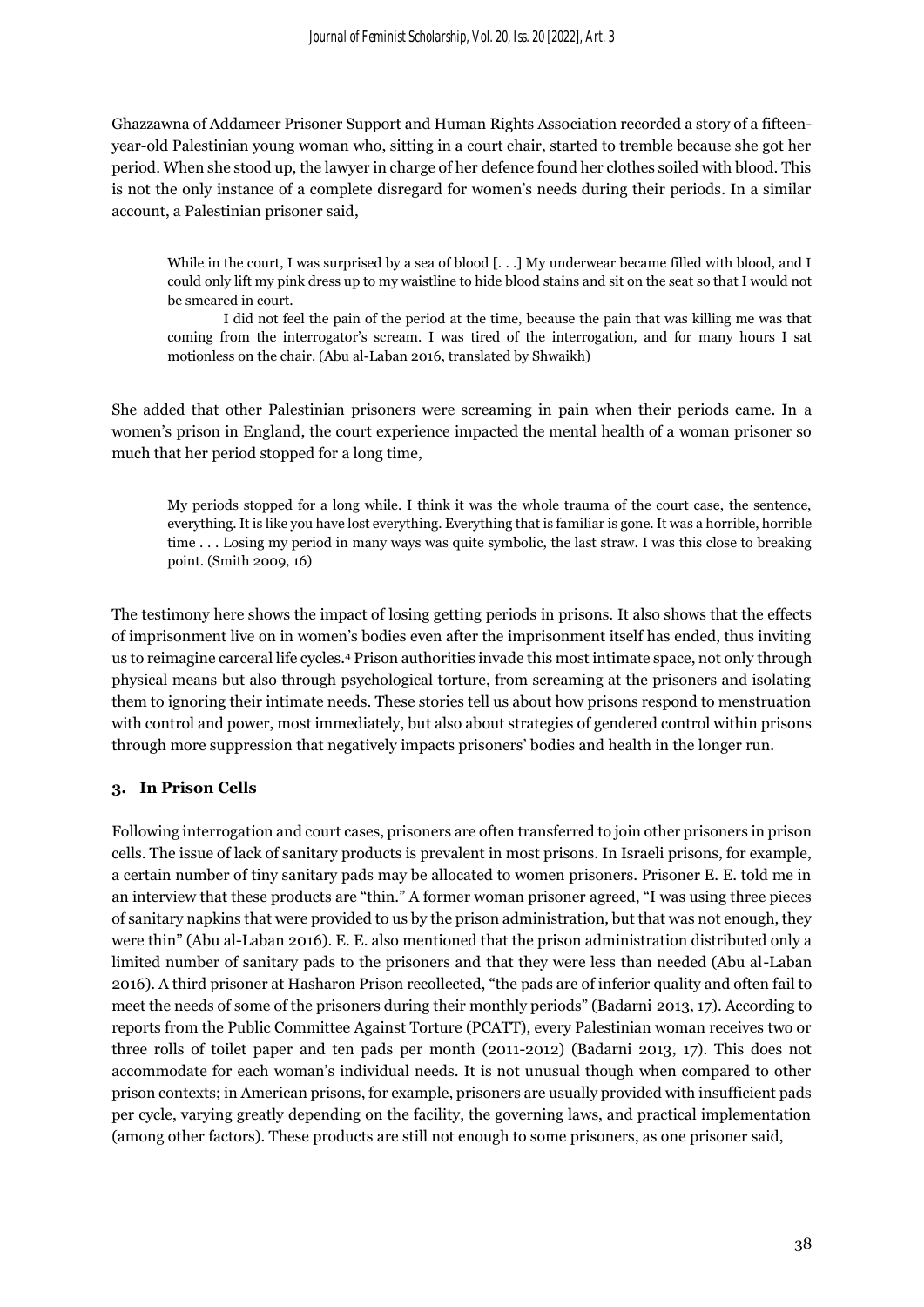My period lasts seven days . . . Sometimes I have to wear four [pads] at a time because they are so thin [.. .] Women who needed more had to apply for a special permit, which in some prisons included having to show their used napkins before they could ask for new ones. (Period website 2006)

Chandra Bozelko (2015), wrote to *The Guardian* in detail about the quality of sanity pads in American prisons,

The lack of sanitary supplies is so bad in women prisons that I have seen pads fly right out of an inmate's pants: prison maxi pads do not have wings and they have only average adhesive so, when a woman wears the same pad for several days because she cannot find a fresh one, that pad often fails to stick to her underwear and the pad falls out. It is disgusting but it is true.

In England, the situation is grave too. The research of Dr. Kate Smith (Griffith University) examines women prisons in the country and shows a high level of menstrual distress among prisoners whose bodily needs are often secondary to the prison regime's needs. There are documented stories of prisoners who had to ask for tampons but are not given one, and they had to then be examined while blood is trickling down their legs. One woman had her clothes removed and was dressed in a paper suit, and despite being on her period at the time, her underwear was removed, and she was refused sanitary protection (Period website 2016). In another interview by Smith, a woman in a prison in England says,

I work in the kitchens and we have to wear whites, which can be quite *embarrassing* when you have your period, if you come on unexpectedly or if you are very heavy. The pads they give you here do not give much protection and several times I have leaked through. (12; emphasis added)

In American prisons, the conditions forced on menstruating prisoners are humiliating. A particularly shocking account discusses a strip and body cavity search in a women's jail, in which women had to remove their soiled tampons and pads in front of a group of deputies (Roberts 2020). In other cases, women bleed down their legs and onto the floor while deputies were accused of verbally abusing them (ibid.).

Other necessities and personal hygiene—soap, shampoo, toothpaste—are not easily accessible in prison cells. In the Palestinian context, prisoners are forced to buy them at the "price-gouging prison canteen" (Badarni 2013, 18). In Sahar Francis's (2017) words, "the prison administration does not provide adequate personal hygiene items, forcing female prisoners to buy these items from the prison's canteens with their own money" (53). This is economic exploitation of prisoners, and the Israeli (prison) authorities are the only beneficiary, exerting financial and psychological pressure on prisoners to achieve their own (financial here) goals.

The testimonies from Israeli, American, and English prisons show many similarities in how women prisoners in prison spaces struggle to receive adequate sanitary products, and how prison authorities try to control women bodies' needs during their periods. Here, the mere request of sanitary products from prison officers can lead to verbal assault and psychological torture. Such requests are used to embarrass and stigmatize women on their periods, a stigma<sup>5</sup> that also exists outside prisons where the mere public show of menstrual blood or asking for menstruation product may be seen as unclean and unruly. Importantly, as the next section explores, to ask for those pads disrupts this culture of silence surrounding periods and is a form of bodily resistance.

#### **4. Prison Vehicles**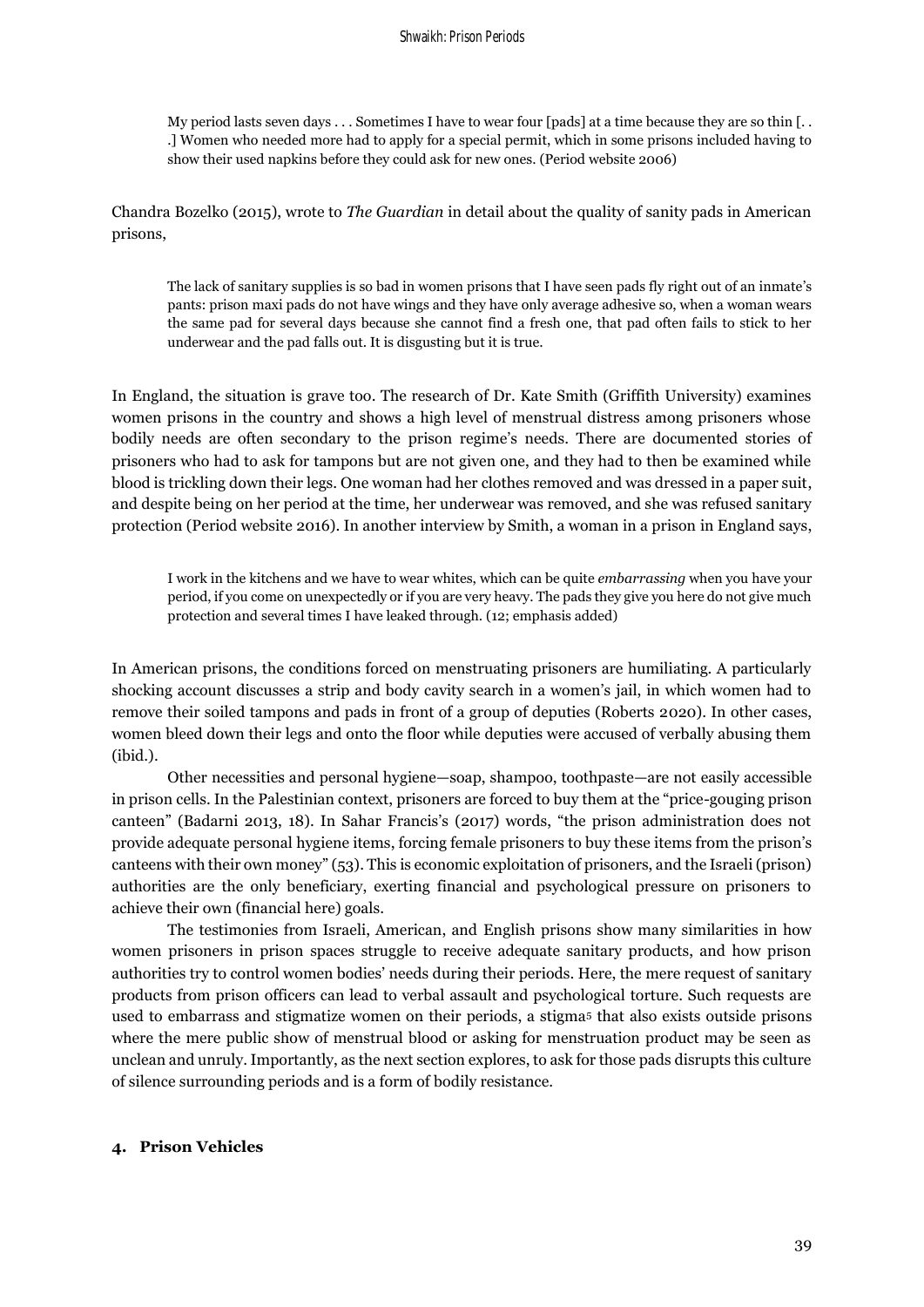In Israeli prisons, *al-posta* )פוסטה )is used to transfer prisoners from one place to another. It is a military vehicle belonging to the Israeli Prison Services (IPS). The IPS often use it as a means to transport prisoners. But it is more than that. For women prisoners, it is more of a small prison inside a vehicle, used for long hours without sufficient access to toilets or washrooms. It takes up to three days to transfer prisoners from prison cell to court. It is a painful journey, and more so if women prisoners are on their periods or are injured. Former prisoner R. A., nineteen years old, was incarcerated for four months in Hasharon Israeli Prison, while injured. She recounted her experience in *al-posta* as follows,

I was in a lot of pain when I was in [*al-posta]*, especially as my left arm was injured. I could not move much, there was no room for breathing. The air comes from a small window. The air conditioner comes out very cold in the winter and its temperature increases in the summer. This is totally inhumane especially when sitting for more than three hours inside, and the wound was bleeding so how would it be when it is the menstrual period time? (Abu al-Laban 2016, translated by Shwaikh)

The answer to R. A.'s question is clear in the account of another woman prisoner, narrated by former prisoner Khalida Jarrar,

*Al-posta* is a torture vehicle. I remember that one of the female prisoners was severely injured. She was taken to the court on her own, and then her period surprised her. She was in a critical health condition that would not allow her to enter the toilet alone. She was transported through *al-posta*, and one cannot imagine the magnitude of the pain suffered by her at the time. (Abu al-Laban 2016, translated by Shwaikh)

The testimonies show how prisons continue to be gendered and masculinist, and how moving from interrogation rooms to court spaces, prison cells, and *al-posta* does not change the reality of the challenges of menstruation for women on their periods.

## **5. Prison "Health Care"**

Women are uncomfortable with the "health care" provided within prisons, and in particular, having male prison staff deal with their intimate needs. Women prefer women medical staff to discuss menstrual symptoms or even sexual abuse, which happens at the hands of both female and male prison officers. These intimate issues are still not easily discussed with female prison staff, let alone males. The experience of recounting such accounts may also be traumatic for menstruating prisoners. And even when such issues are discussed with physicians and doctors, women face a lack of empathy; their complaints are not often taken seriously, and their lived experiences are disregarded.

Interviews conducted for this research with Palestinian ex-prisoner M. Q. shows that in Israeli prisons, the most that prisoners are provided is paracetamol. It is supplied for any kind of pain, and even the knowledge by women of their own body is routinely denied, an issue that they face in prisons worldwide. In other global contexts, we see similar tactics used against women prisoners. In a women's prison in England, for example, two prisoners summarized the health conditions in prisons as follows, "for God's sake, I know my own body better than he [prison staff] does and I know when things are not right. I told him what was happening and about all the bleeding, the changes I was feeling and he just looked me up and down and totally dismissed me" (Smith 2009, 19). The prisoner adds, "I was worried because my periods had stopped and I was only in my 30s and I remember this old guy just basically said to me 'what do you expect?' I think he just looked at me and why I was in [prison]. I got no advice, no treatment, nothing. All they give you is paracetamol" (ibid.). This testimony shows a sense of devaluation of women's prisoners and their experiences, a distressing and patronizing moment, with an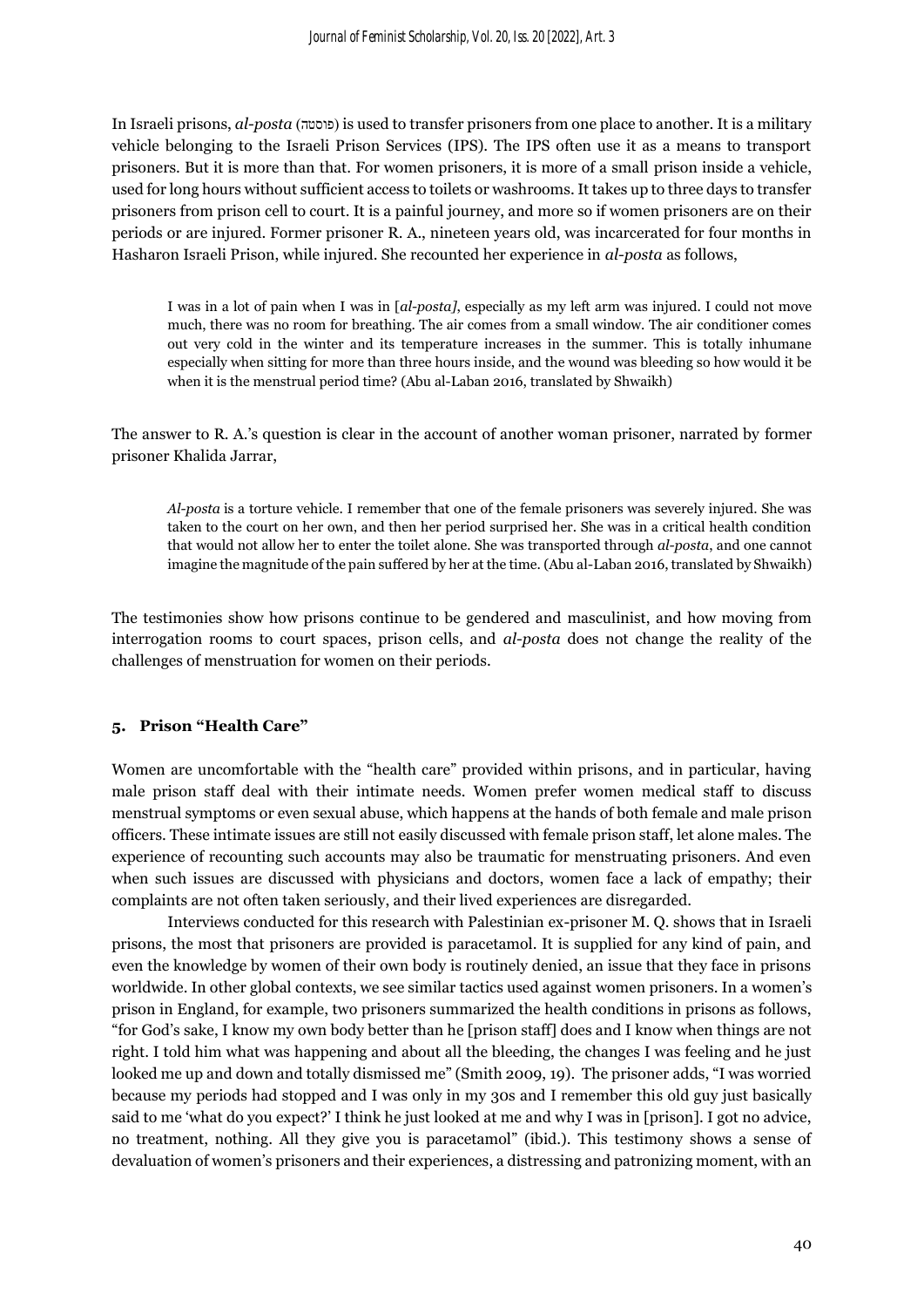impact that goes further than the time it happened and continues to affect women's life for much longer than the *moment*.

#### **Bodily Resistance in Prisons**

Bodily resistance is an important feature of prison resistance to gendered control. It is often used as a last resort after all other mechanisms to address a situation fail prisoners. In this section, I examine bodily resistance in more detail, unpacking the Palestinian case first followed by Irish, American, and English contexts. While some resistance mechanisms in these contexts are similar, some are clearly different—all depending on the types and conditions of prisons.

In Israeli prisons, women may refuse to allow their captors to see them bleed. They try to find alternatives to sanitary products to avoid prison control in the forms of shaming and exploitation of their psychological conditions to pressure them to confess. These alternatives may be risky and detrimental to their health. In my conversation with former woman prisoner S. H., she relayed to me that, in one instance in 2020, a Palestinian woman prisoner had to have a few sanitary pads "smuggled to her prison cell in another prisoner's clothes." These attempts are risky because if detected by Israeli prison authorities, women prisoners will be punished. The testimony also shows that sanitary pads may exist in different prison cells unevenly, and here prisons imagine some bodies as ones who deserve more or less rights, including supplies of pads. The uneven access to pads is a policy of divide and rule in which Israeli prison authorities try to pit prisoners against one another. For women prisoners, this is a resistance battle, similar to ones outside the prison walls, that challenges the colonial system through exploring alternatives and possibilities. Women's attempts to find alternatives may also cause long-term negative health consequences, as in the case of cutting women's clothes to use as pads. During this research, I came across stories from the 1980s until 2021 when Palestinian women utilized undershirts and even blankets during their periods. In one story by former political prisoner E. E., she gave an example from the 1980s of women's alternatives during menstruation,

I cut off the coarse blanket in the interrogation room and used it instead of sanitary napkins to prevent blood from running on my underwear. I stayed in the interrogation room for 40 days. I did not receive sanitary napkins, and the menstrual cycle surprised me twice during the interrogation period. (Abu al-Laban 2016, translated by Shwaikh)

Former prisoner I. N. was also arrested in 1987 and had a similar experience. She said that women prisoners at the time had to use *fanel* (women's undershirt) and "coarse blankets" when they knew it was time to get their period,

The *fanel* was our only refuge in 1987. We used the white *fanel* in interrogation rooms instead of "sanitary pads" that were not available at the time, and sometimes we cut off parts of the "coarse" blanket to use for the entire duration of the interrogation, which was for 13 days. [Women prisoners also] used pieces of sponge, when available, in a specific way, to keep their clothes clean from menstrual blood. (Abu al-Laban 2016, translated by Shwaikh)

In another story, a Palestinian ex-prisoner recollected a shocking account of another prisoner who had to use an old blanket as a sanitary pad,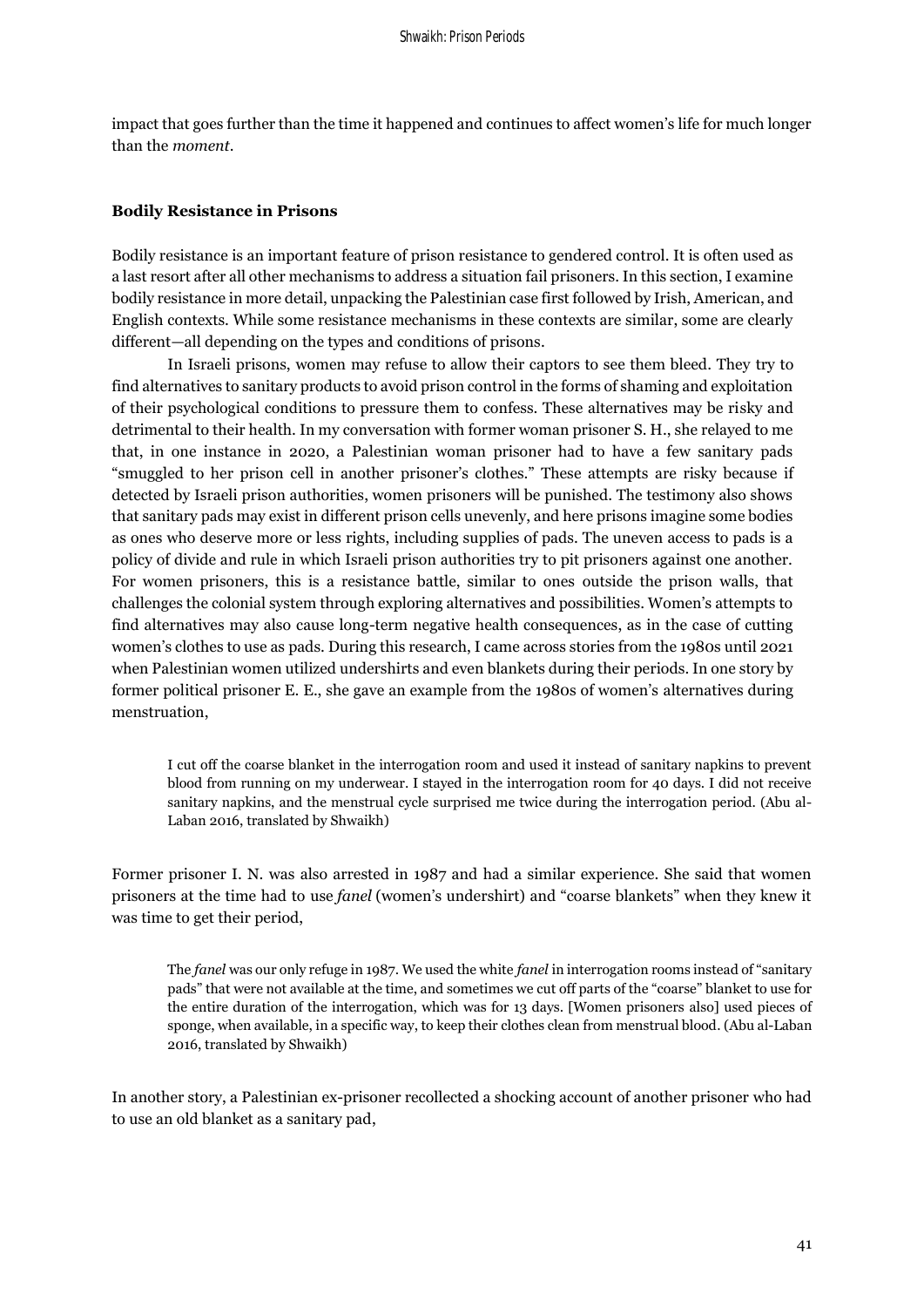I remember once I was with another prisoner. She was on her period. She demanded [the Israeli authorities] in Arabic, in English, and in Hebrew that they give her anything she could use. Nobody listened to her. They put us both in isolated cells next to each other, separately. An isolated cell, for those who do not know, is basically a bathroom. It is a small space, much like a bathroom. At the end of the room, there is a toilet; and you sleep on a slightly elevated surface. On this surface, there is a very thin mattress. Underneath this mattress, there are dead insects. It is dirty. It smells horrible. And it is covered in a blanket. And this blanket . . . the number of prisoners who have used it, without it being washed, is likely in the thousands. It had not been washed in decades because its smell was rotten. The room was filled with spiderwebs, insects, cockroaches. Small ones, big ones. Because you are in a bathroom, basically. She started crying during the interrogation, when she asked them for hygiene products. She pleaded: "Please, help me. Give me anything." They refused. She *was forced to rip apart the blanket with her own teeth*. This blanket was extremely dirty. I am sure of it. And I started crying. I asked "how could you use this blanket?" She said "I have no other choice." This is the most basic right a woman deserves in prison, during an interrogation. She is a woman, and this is a basic necessity. (Ayah 2020; emphasis added)

These testimonies are a reminder of how prisons are violent spaces that are there to control, suppress, and humiliate women and their most intimate needs. They also show how prison resistance extends from finding alternatives to claiming ownership of their bodies and lives, even when these forms of resistance are fraught with difficulties and do not apply to spaces like *al-posta* or interrogation rooms when neither smuggling of sanitary products nor using other means to stop blood leakage may be possible. Those who do not have access to *fanel* or a blanket may be forced to complete the interrogation or *al-posta* journey without changing their blood-stained clothes (E. E. in Abu al-Laban 2016). This highlights further prison control mechanisms to keep the power of the bodies limited. Still, what stands in all these stories is the search for possibilities and alternatives, something that defines the imprisonment experience and wider everyday reality in Palestine (Shwaikh 2018). This search for options is clearly explained by Palestinian ex-political prisoner, Khalida Jarrar,

In prison, we challenge the abusive prison guard together, with the same will and determination to break him so that he does not break us . . . Prison is the art of exploring possibilities; it is a school that trains you to solve daily challenges using the simplest and most creative means, whether it be food preparation, mending old clothes, or finding common ground so that we may all endure and survive together. For Palestinians, the prison is a microcosm of the much larger struggle of a people who refuse to be enslaved on their own land, and who are determined to regain their freedom, with the same will and [vigour] carried by all triumphant, once-colonized nations. (Baroud 2020)

Another aspect that stands out in the accounts above is how menstruating prisoners prefer to avoid being vocal and loud about their periods to prison authorities. Even when they search for other options, they do it secretly. There are stories of women prisoners in both American and English contexts who make the same choice to remain silent about their menstrual needs. For instance, they make their own menstruation products rather than asking for more from prison officers or risking bleeding through their clothes. I came across a few cases of American prisoners making "jail tampons" from poor-quality pads (BRAWS 2018, 20). Of course, there are various health risks here. To mention one example, prisoner Kimberly Haven turned prison pads into tampons and ended up requiring a hysterectomy (Haven 2019).

Some menstruating prisoners (in Irish, English, and American contexts) seem to be more vocal about these needs even though they risk being shamed when they request sanitary products. The clear difference in the Palestinian context is the exploitation aspect of menstruating prisoners by the colonial prison forces. For example, Israeli authorities tend to force prisoners to confess or uncover details that may put their other Palestinians in danger, which is probably why Palestinian women prisoners prefer to keep their periods secret. In Israeli interrogation rooms, the prisoner is not only asked to confess her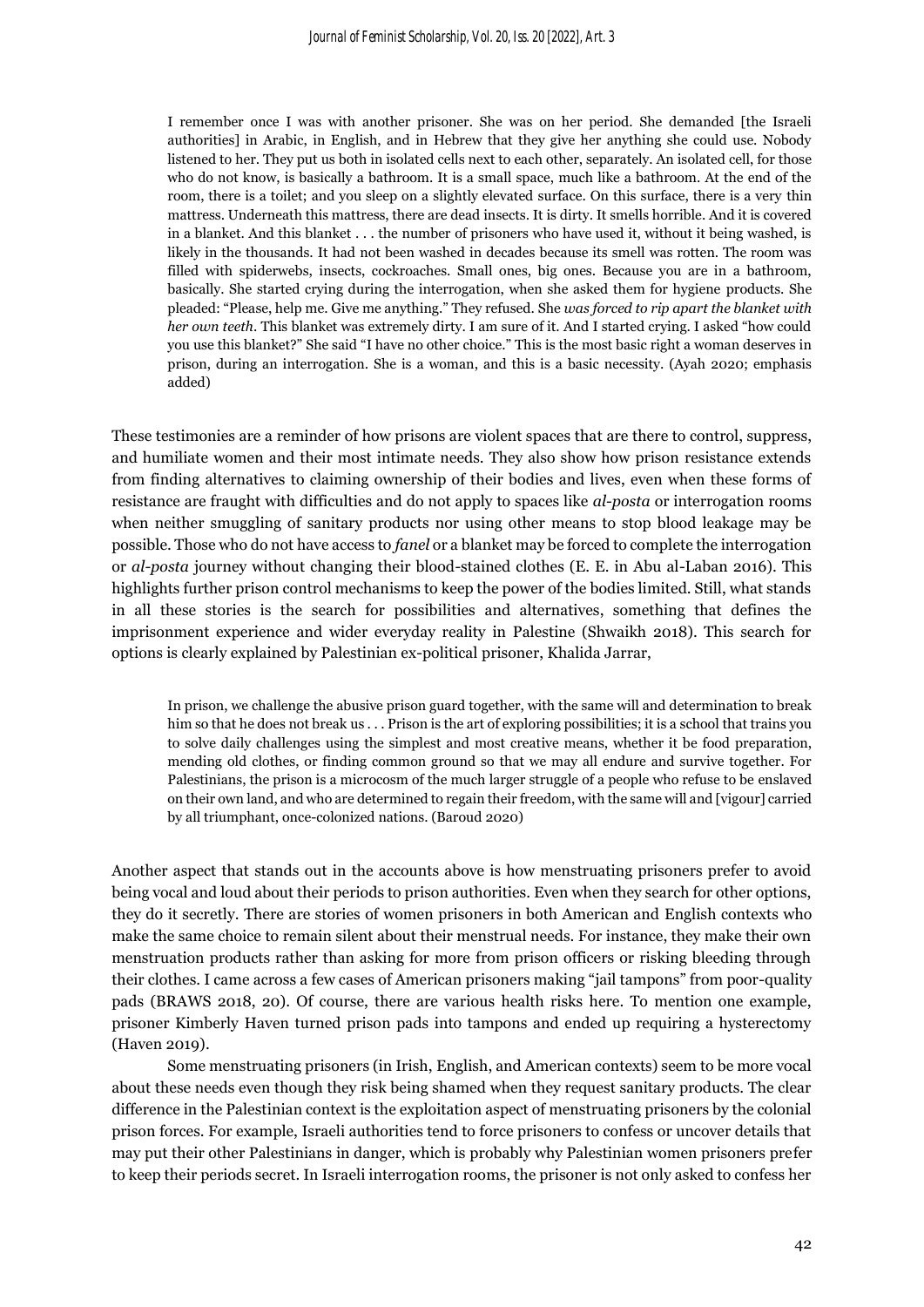role in the resistance, if any, but also those she has worked with and, at times, even about her relatives, who may not be directly involved. And it is relevant to add here that the interrogation phase in Israeli prisons does not end when women prisoners leave interrogation rooms for prison cells. Women may still be interrogated throughout their time in prisons, and the prison authorities are not above using forms of psychological torture to pressure women prisoners to confess. So, their attempts to keep their periods secret from prison authorities may be a protective mechanism not only to protect themselves but also the Palestinian people.

In Northern Ireland in the 1980s, women took resistance to another level. They joined the "no wash protest," where in the context of limited options, they fell back on using "their own waste products as symbolic weapons against the assumed civilization of the prison authorities and that of the British State" (Wahidin 2019, 114). They also used menstrual blood on the walls on Armagh jail (O'Keefe 2006, 549). This type of protest had no precedent in the existing political culture in Ireland (Aretxaga, 124). It sparked a debate within the women's movement in Northern Ireland. The result was a split within the feminist community. The Republican women prisoners saw the women's political struggle in Armagh as a feminist issue. They demanded that the mainstream feminists of the North support them but the latter did not adopt Armagh as a feminist issue. The Republican women then strongly organized among their community. This then led to the birth of Republican feminism (O'Keefe, 2006, 549; see also O'Keefe 2003).

The Republican women did not weaponize their periods out of choice. It was a last resort resistance tactic to the mistreatment they faced in Armagh Prison, which extended to their most intimate needs when prison authorities restricted the number and quality of sanitary products. In Northern Ireland, prisoners had to ask for sanitary products, and when they did, they would be shamed, as explained by a former Irish prisoner,

It depended on who was on and even as to how many they give you. They just *would have thrown them into the cell, without any cellophane*. Sometimes, that all depended on who was there at the time and that's when we thought we would have picked up infections and stuff. Funnily enough there were very few infections. There were some, but not as much as we thought was going to happen. (Wahidin 2019, 116; emphasis added)

Asking for sanitary products in itself is resistance of the masculinist "etiquette" that prefers silence around menstrual cycles. This resistance redefined the silencing of Irish prisoners' situation by "transgressing the confines of the prison walls by marking the prison officer's clothes, hair, and body with the stench of the protest which was inadvertently brought home to the prison officer's family" (Wahidin 2019, 118). This is about making menstruation visible not only for prisoners on menstruation but also prison officers and their families. It is a clear challenge to menstrual prison practices, directly challenging a culture of silencing and shaming around periods.

Likewise, in American and English contexts, the menstrual cycle is *sometimes* made visible in prisons, in a clear resistance not only to menstrual prison "etiquette" that prefers all reference to blood to stay secret but also to the wider society where such a topic remains taboo even today. Even when made visible, the feeling of shame may still exist. In the words of American ex-prisoner Amy Fettig (2021), "I have passed my tampons in clear plastic bags through prison security and waited for smirking male officers to say something so I could respond forcefully without shame, but I *was secretly embarrassed*" (76; emphasis added). As soon as the menstrual cycle is made visible, the body becomes a powerful weapon and a site of resistance, not an object that the prison authorities can control and discipline. Menstruation becomes much more than blood or sanitary products. It becomes a political statement, a collective call that pushes us to listen to women's voices and may even challenge the root causes of stigmas that surround periods.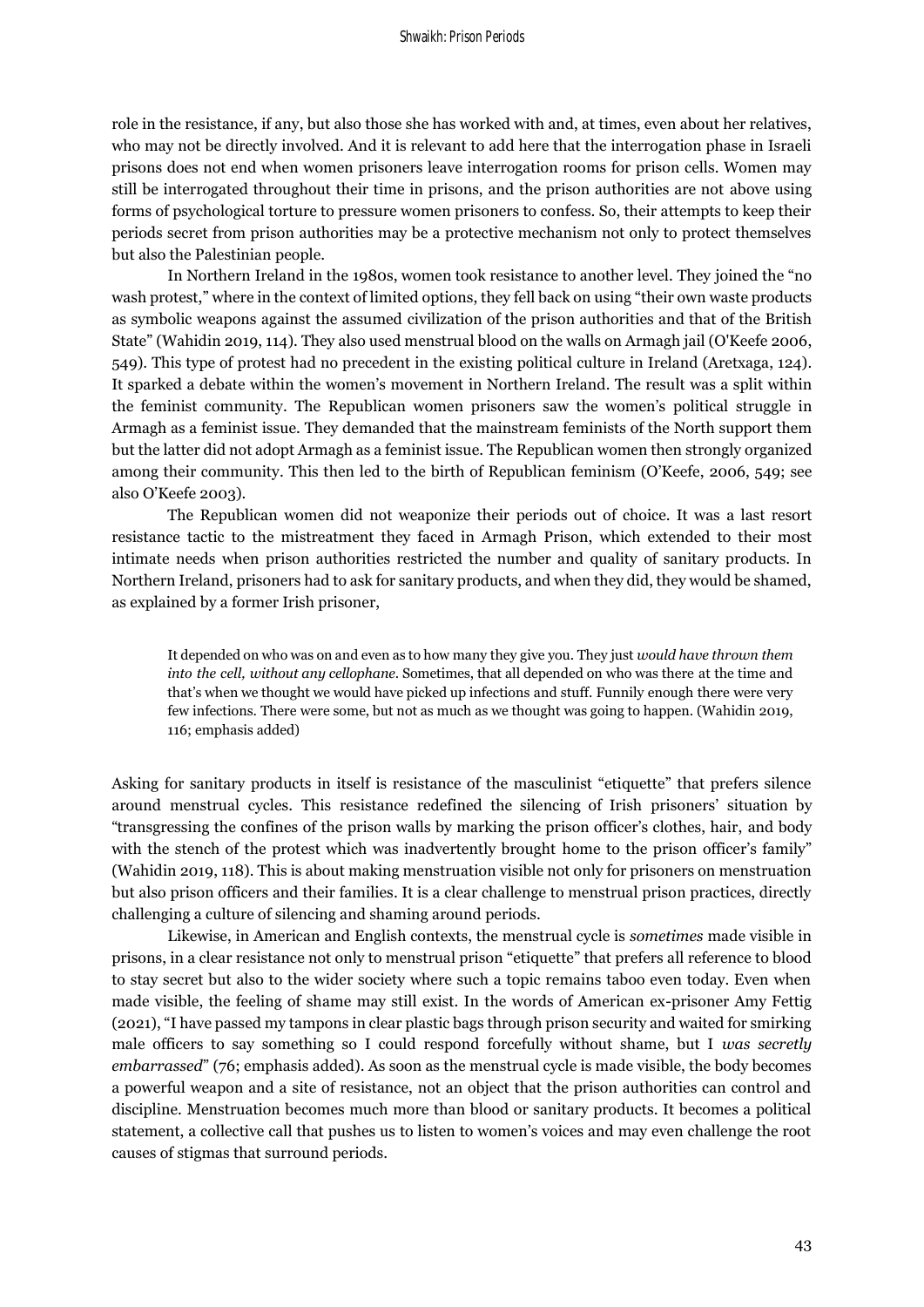#### **Towards Prison Abolition**

We have a role to play as writers and readers in resisting prison power, and by extension prison shaming, embarrassing, and violence. We start this process by centring and amplifying menstruating prisoners' experiences. We shall amplify those experiences not only when women resist and break the silence around menstruation but also when they are bearers of violence, pain, and suffering (Wahidin 2019, 128). This pain shall not be normalized or romanticized. It shall not be weaponized to shame or abuse menstruating prisoners. It shall rather be used to shame prison authorities and hold them accountable. It is also important that menstruators are treated with dignity and humanity. The denial (or restriction) of hygiene products or access to menstruating facilities violates human decency (Shaw 2019, 475). Access to such products and facilities is a "basic right that [. . .] inmates have historically been deprived of" (Moye 2020). In the words of Chandra Bozelko (2020) who experienced detention first hand, without adequate sanitary supplies, "having access to sanitary pads is not a luxury—it is a basic human right. Just like no-one should have to beg to use the toilet, or be given toilet paper, women too must be able to retain their dignity during their menstrual cycle." Legislations need to be put in place to provide such supplies everywhere. This is not too much to ask for.

But the provision of these products is one step in the prisoners' struggle for justice. There is an even more important conversation to have about systems of oppression which allow incarceration to be the only solution to societal problems. Our society has for long been trapped in the prison mindset, and this research is a reminder that there is no such thing as a good cage for a human being. Mass incarceration will not make us safer either (Stemen 2007). Abolition is a necessary conversation here. It includes discussion about why incremental reforms (from better sanitary pads to access to toilets and medicine) that specifically address the scope of the problem articulated in the rest of the article are not necessarily enough in the pre-abolition stages. The tailored response starts with getting to the root of the problem: prisons are criminogenic or produce crimes (Cid 2009; also see Mariame Kaba 2006). They are not fair solutions to societal problems. It is time that we ask what replaces prisons? Would an alternative space address our societal issues? The alternatives need to be collectively-led, involving all communities. Justice that relies on punishment (as in prisons) is counterproductive. Moving beyond punishment, there are several alternatives. One is transformative justice which responds to violence without creating more violence. It defines crimes as harm (or disease) and aims to repair this harm as much as possible, placing the power to respond back into the hands of those most affected by such harm. This could lead to greater agency over how to respond to acts of harm (Mingus 2018, also see Cradle Community 2021, 193, 210, Wozniak 2008). There is also restorative justice which brings into communication those harmed and those responsible for the harm. It allows them all to take part in repairing the harm and finding a way forward. It is part of larger restorative practices which allow people to recognize that their actions impact others, and that we all are responsible and accountable for our choices (Restorative Justice Council, also see Braithwaite 1999, Zehr 1990, 80).

I find both restorative and transformative justice conversations particularly important because they push us to question the structures that (re)produce societal problems and re-imagine the world without prison spaces. They are relevant for understanding gendered control and resistance, in particular, because they let us work for a world where collective justice is central to our conversations and everyday actions and choices. A just world is a better world, with boundless possibilities, where the structures that produce violence in the forms of colonialism, authoritarianism, capitalism (racialized and gendered), and other such ideologies are abolished—it is where everyone lives in dignity, free from violence over their lives and bodies. These conversations, as Ruth Wilson Gilmore remind us, also invite us to think about interconnections among larger structures that lead to the creation of prisons (Kushner 2019). Here, it is important to re-evaluate all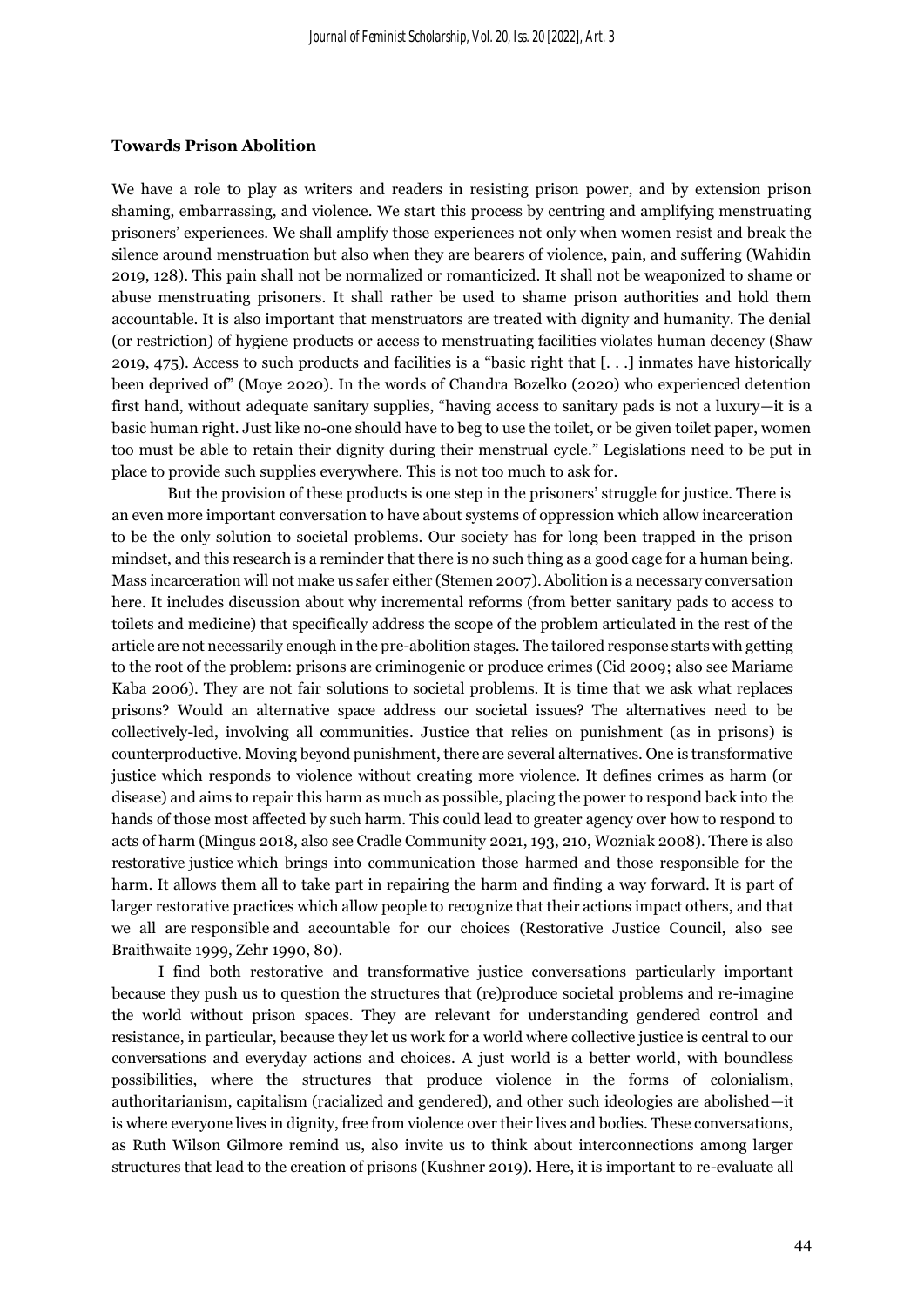systems of oppression and get to the root causes of the real problems: Why are prisons still the first and only resort to societal problems? Why do prisoners receive very little medical care? Why are menstruating prisoners around the world still fight to get adequate sanitary products and access to menstruating services? Answering such questions shall bring us closer to re-imagining a world that is built on transformative and restorative justice, including *abolishing* of structures that make prisons the first resorts to all problems from poverty to drugs, and political dissent. Abolition is an invitation to re-imagine policing, security, and incarceration as we know them, as the main and dominant forms of "justice." Moving beyond prisons requires community-led transformative alternatives that re-think prisons and challenge its existence as the sole way to achieve collective justice. And the bottom line in all this is: justice cannot and will not be achieved through shaming, exploitation, or other forms of punishment.

#### **Acknowledgments**

I am grateful to Reem Abu al-Laban for her research (in Arabic) on menstruation in Israeli prisons that inspired me to explore this topic further. Thank you, Reem, for generously sharing some interviews conducted on the topic and for the discussion we had about these. I am also grateful to my colleagues Roxani Krystalli and Sara Abbas for reading earlier versions of this work and providing generous feedback to enrich and solidify it. And thank you to *The Journal of Feminist Scholarship* team*,* especially to co-executive editor Anupama Arora, for all their support in the process of publishing this piece.

**\_\_\_\_\_\_\_\_\_\_\_\_\_\_\_\_\_\_\_\_\_\_\_\_\_\_\_\_\_\_\_\_\_\_\_\_\_\_\_\_\_\_\_\_\_\_\_\_\_\_\_\_\_\_\_\_\_\_\_\_\_\_\_**

#### **Notes**

1. I put "health care" between two quotation marks because it is care in name only. In other words, it does not address all aspects of health in the necessary ways.

2. It is important to note here that not all those who menstruate are women, and not all women menstruate. There are menstruators who self-define as trans, Queer, non-binary, and intersex. The article uses "menstruating prisoners" or "menstruating bodies" when the gender of those on periods is not known for the researcher.

3. Prison spatialization (starting with "interrogation rooms") is not necessarily linear in the way this article structures it. Israeli Prison Services, for example, may move Palestinian prisoners to interrogation rooms after they serve a period of time in prison cells.

4. I thank Roxani Krystalli for helping me draw out this point and several other points in this piece. A particularly powerful work by Krystalli to note here is "Narrating Victimhood: Dilemmas and (In)dignities" (2021) which shapes my understanding around how victimhood can be a source of power, activism, and agency.

5. I want to draw readers' attention to a particularly important and relevant piece by Jasmine Gani (2021) on stigmatisation/othering of Muslims and how the colonizers try to demonstrate their own superiority by humiliating their targets.

#### **References**

Cradle Community. 2021. *Brick by Brick: How We Build a World Without Prisons*. London: Hajar Press.

Abu al-Laban, Reem. 2016. "How do Women Receive Menstruation in Israeli Interrogation Rooms." *al-Hadath,*  November 25, 2016. [https://tinyurl.com/4b2fka5z.](https://tinyurl.com/4b2fka5z)

Addameer Prisoner Support and Human Rights Association. Website[. https://www.addameer.org/.](https://www.addameer.org/)

Antonius, Soraya. 1980. "Prisoners for Palestine: A List of Women Political Prisoners." *Journal of Palestine Studies* 93: 29-80. https://doi: [org/10.2307/2536550.](https://doi.org/10.2307/2536550)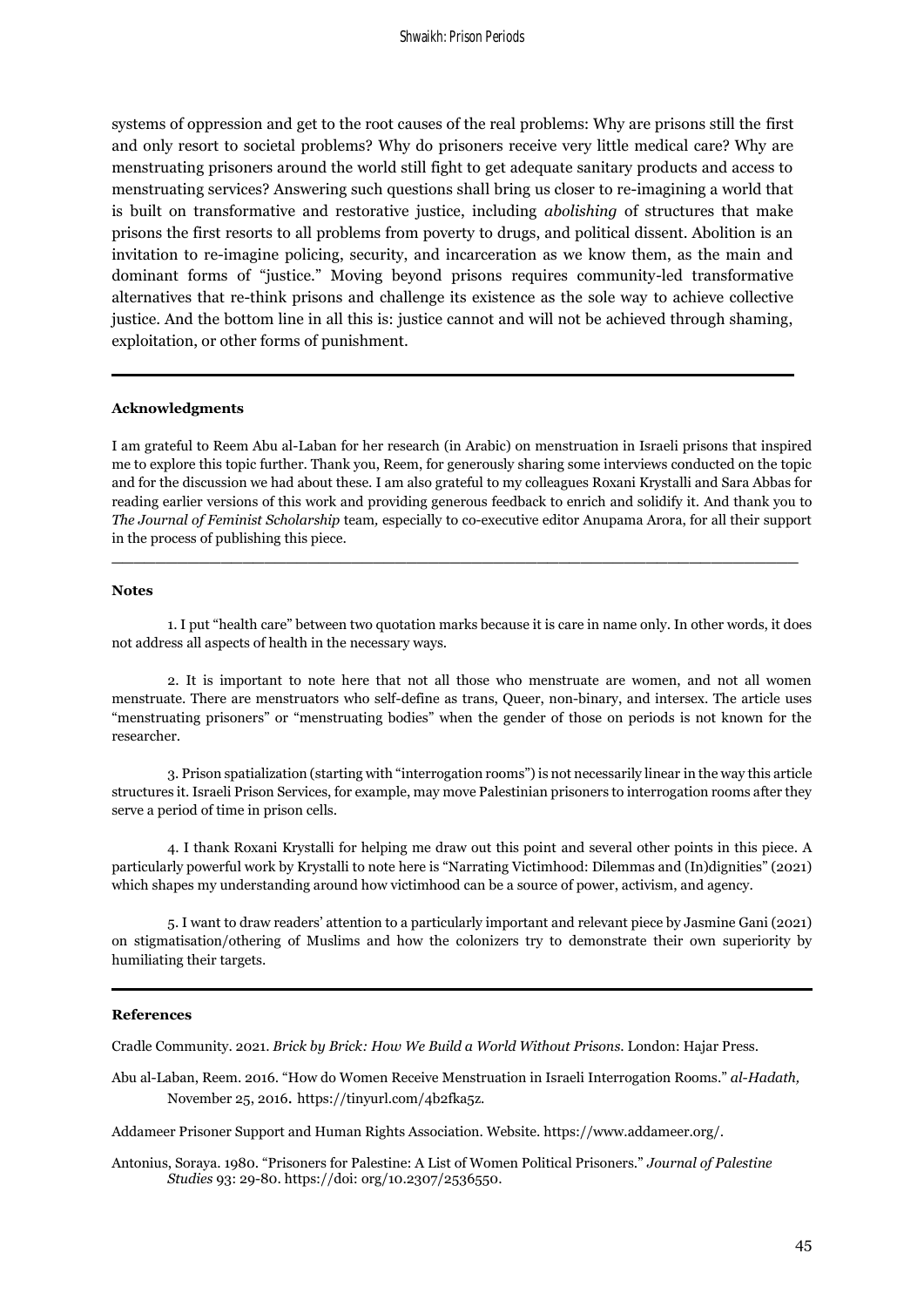- American Civil Liberties Union report (ACLU). 2019. "The Unequal Price of Periods: Menstrual Equity in the United States." [https://www.aclu.org/report/unequal-price-periods.](https://www.aclu.org/report/unequal-price-periods)
- Aretxaga, Begoña. 1995. "Dirty Protest: Symbolic Overdetermination and Gender in Northern Ireland Ethnic Violence." *Ethos* 23 (2). [https://doi.org/10.1525/eth.1995.23.2.02a00010.](https://doi.org/10.1525/eth.1995.23.2.02a00010)
- Ayah. Twitter. 2021. Accessed December 15, 2021[. https://twitter.com/AyahRIP/status/1251319845905457152.](https://twitter.com/AyahRIP/status/1251319845905457152)
- Badarni, Hadeel. 2013. "From the Testimony of a Palestinian Women Prisoner." Special report. July 2013. Accessed November 15, 2021. [https://www.yumpu.com/en/document/read/29253388/book-eng-0.](https://www.yumpu.com/en/document/read/29253388/book-eng-0)
- Bobel, Chris and Breanne Fahs. 2020. "The Messy Politics of Menstrual Activism." In *The Palgrave Handbook of Critical Menstruation Studies*, 1001-1018.
- Bozelko, Chandra. 2020. "Opinion: Prisons that Withhold Menstrual Pads Humiliate Women and Violate Basic Rights." In *The Palgrave Handbook of Critical Menstruation Studies*.
- \_\_\_. 2015. "Prisons that Withhold Menstrual Pads Humiliate Women and Violate Basic Rights." *The Guardian*. June 12. [https://www.theguardian.com/commentisfree/2015/jun/12/prisons-menstrual-pads](https://www.theguardian.com/commentisfree/2015/jun/12/prisons-menstrual-pads-humiliate-women-violate-rights)[humiliate-women-violate-rights.](https://www.theguardian.com/commentisfree/2015/jun/12/prisons-menstrual-pads-humiliate-women-violate-rights)
- Braithwaite, John. 1999. "Restorative Justice: Assessing Optimistic and Pessimistic Accounts." *Crime and Justice* 25: 1-127. [https://doi.org/10.1086/449287.](https://doi.org/10.1086/449287)
- Bringing Resources to Aid Women's Shelters (BRAWS). *Periods, Poverty, and the Need for Policy: A Report on Menstrual Inequity in the United States*. University of the District of Colombia, David A. Clarke School of Law. May 2018. [https://drive.google.com/file/d/15jKcFqqDiOeQ65l9wgIf7K0KEwFu3aSq/view.](https://drive.google.com/file/d/15jKcFqqDiOeQ65l9wgIf7K0KEwFu3aSq/view)
- Cid, José. 2009. "Is Imprisonment Criminogenic?: A Comparative Study of Recidivism Rates between Prison and Suspended Prison Sanctions." *European Journal of Criminology* 6 (6): 459-80. [https://doi.org/10.1177/1477370809341128.](https://doi.org/10.1177/1477370809341128)
- Francis, Sahar. 2017. "Gendered Violence in Israeli Detention." *Journal of Palestine Studies* 46 (4): 46-61. <https://doi.org/10.1525/jps.2017.46.4.46>
- Fettig, Amy. 2021. "Menstrual Equity, Organizing and the Struggle for Human Dignity and Gender Equality in Prison." *Columbia Journal of Gender and Law* 41 (1): 76-99. https://doi.org/10.52214/cjgl.v41i1.8823.
- Gani, Jasmine K. 2021. "Racial Militarism and Civilizational Anxiety at the Imperial Encounter: From Metropole to the Postcolonial State." *Security Dialogue* 52(6): 546-66. [https://doi.org/10.1177/09670106211054901.](https://doi.org/10.1177/09670106211054901)
- Jarrar, Khalida. 2020. "Foreword." In Ramzy Baroud, *These Chains Will Be Broken: Palestinian Stories of Struggle and Defiance in Israeli Prisons*. Atlanta: Clarity Press.
- Haven, Kimberly. 2019. "Why I'm Fighting for Menstrual Equity in Prison." [https://www.aclu.org/news/prisoners-r](https://www.aclu.org/news/prisoners-)ights/why-im-fighting-for-menstrual-equity-in-prison.

Hays, Hoffman Reynolds. 1972. *The Dangerous Sex*: *The Myth of Feminine Evil*. New York: Pocket Books.

Houppert, Karen. 1999. *The Curse: Confronting the Last Unmentionable Taboo, Menstruation*. New York: Farrar, Straus and Giroux.

Howard, Zehr. 1990. *Changing Lenses: A New Focus on Crime and Justice*. Missouri: Herald Press.

Israeli Prison Services (ISPS). Website. 2021. [https://www.gov.il/en/departments/prison\\_service.](https://www.gov.il/en/departments/prison_service)

- Kaba, Mariame. 2006. "So You're Thinking About Becoming an Abolitionist." *LEVEL*. https://level.medium.com/so-youre-thinking-about-becoming-an-abolitionist-a436f8e31894.
- Gomez, Valeria and Marcy L. Karin. 2021. "Menstrual Justice in Immigration Detention." *Columbia Journal of Gender and Law* 41 (1): 123-32. https://doi.org/10.52214/cjgl.v41i1.8826.
- Kowalski, Robin M. and Tracy Chapple. 2000. "The Social Stigma of Menstruation: Fact or Fiction?" *Psychology of Women Quarterly* 24 (1): 74-80. https://doi.org/10.1111/j.1471-6402.2000.tb01023.x.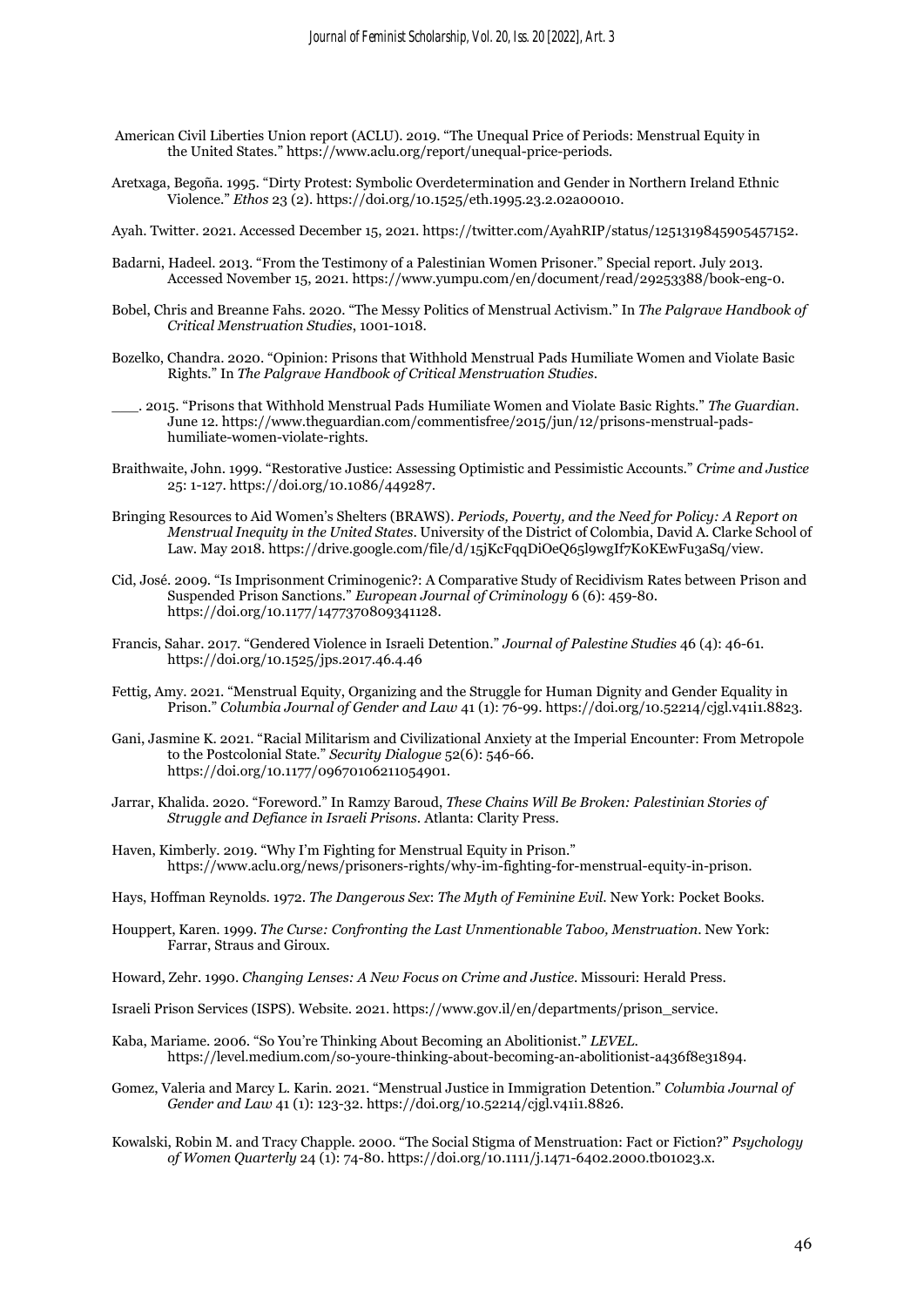- Krystalli, Roxani C. 2021. "Narrating Victimhood: Dilemmas and (In)dignities." *International Feminist Journal of Politics* 23 (1): 1-22. https://doi[:10.1080/14616742.2020.1861961](http://dx.doi.org/10.1080/14616742.2020.1861961)
- Gilmore, Ruth Wilson, in Rachel Kushner. 2019. "Is Prison Necessary? Ruth Wilson Gilmore Might Change Your Mind." *The New York Times*. April 17. [https://www.nytimes.com/2019/04/17/magazine/prison](https://www.nytimes.com/2019/04/17/magazine/prison-abolition-ruth-wilson-gilmore.html)[abolition-ruth-wilson-gilmore.html.](https://www.nytimes.com/2019/04/17/magazine/prison-abolition-ruth-wilson-gilmore.html)

Laws, Sophie. 1990. *Issues of Blood*: *The Politics of Menstruation*. London: Macmillan.

- Mandela Institute. 2008. "Questionnaires with Palestinian Female Prisoners." In Hadeel Badarni, 2013: 18. [http://stoptorture.org.il/wp-content/uploads/2015/10/en\\_women\\_testimony-2013.pdf.](http://stoptorture.org.il/wp-content/uploads/2015/10/en_women_testimony-2013.pdf)
- Martin, Emily. 1989. *The Woman in the Body: A Cultural Analysis of Reproduction*. Milton Keynes: Open University Press.

Mbembé, Achille. 2003. "Necropolitics." *Public Culture* 15 (1): 11-40.

McCafferty, Nell. 1981. *The Armagh Women.* Dublin, Ireland: Co-op Books.

- Milea, Moye. 2020. "Female Inmates and Access to Feminine Hygiene Products." *Annals of Health Law Advance Directive* 29 (1): 177.
- Mingus, Mia. 2008. "Transformative Justice: A Brief Description." [https://transformharm.org/transformative-justice-a-brief-description/.](https://transformharm.org/transformative-justice-a-brief-description/)
- Murphy, Brenda. 1989. "A Curse." In *Territories of the Voice: Contemporary Stories by Irish Women Writers*, edited by Louise DeSalvo, Kathleen Walsh D'Arcy, and Katherine Hogan, 226-27. Boston: Beacon Press.
- O'Keefe, Theresa. 2003. 'Trading Aprons for Arms: Republican Feminist Resistance in the North of Ireland." *Resources for Feminist Research* 30 (3-4): 34-57.
- \_\_\_. 2006. "Menstrual Blood as a Weapon of Resistance." *International Feminist Journal of Politics* 8 (4). https://doi.org/10.1080/14616740600945123.

Period! 2016. "Periods in Prison." [https://www.period.media/global/periods-in-prison/.](https://www.period.media/global/periods-in-prison/)

Roberts, Tomi-Ann. 2020. "Bleeding in Jail: Objectification, Self-Objectification, and Menstrual Injustice." In *The Palgrave Handbook of Critical Menstruation Studie*s, edited by Chris Bobel, et al. Singapore: Palgrave Macmillan. https://www.ncbi.nlm.nih.gov/books/NBK565595/.

Restorative Justice Council. 2022. [https://restorativejustice.org.uk/what-restorative-justice.](https://restorativejustice.org.uk/what-restorative-justice)

Shaw, Lauren. 2019. "Bloody Hell: How Insufficient Access to Menstrual Hygiene Products Creates Inhumane Conditions for Incarcerated Women." *Texas A&M Law Review* 6 (2): 475-508. https://doi.org/10.37419/LR.V6.I2.5

Shwaikh, Malaka. 2020. "Engendering Hunger Strikes: Palestinian Women in Israeli Prisons." *British Journal of Middle Eastern Studies*. https://doi.org/10.1080/13530194.2020.1815518.

\_\_\_\_\_. 2018. "Dynamics of Prison Resistance: Hunger Strikes by Palestinian Political Prisoners in Israeli Prisons." *Jerusalem Quarterly* 75: 78-90. https://www.palestine-studies.org/en/node/231994.

Smith, Kate. 2009. "A Period in Custody: Menstruation and the Imprisoned Body." *Internet Journal of Criminology*, 1-22.

Stemen, Don. 2017. "The Prison Paradox: More Incarceration Will Not Make Us Safer." *Vera Evidence Brief.*

- The Public Committee Against Torture (PCATI). 2013. *Kvinna till Kvinna women's project 2011-2012*. In Hadeel Badarni, 2013. [http://stoptorture.org.il/wp-content/uploads/2015/10/en\\_women\\_testimony-](http://stoptorture.org.il/wp-content/uploads/2015/10/en_women_testimony-2013.pdf)[2013.pdf.](http://stoptorture.org.il/wp-content/uploads/2015/10/en_women_testimony-2013.pdf)
- Wahidin, Azrini. 2019. "Menstruation as a Weapon of War: The Politics of the Bleeding Body for Women on Political Protest at Armagh Prison, Northern Ireland." *The Prison Journal* 99 (1): 112-31. https://doi.org/10.1177/0032885518814730.
- Wozniak, John F. 2008. *Transformative Justice: Critical and Peacemaking Themes.* Maryland: Lexington Books.